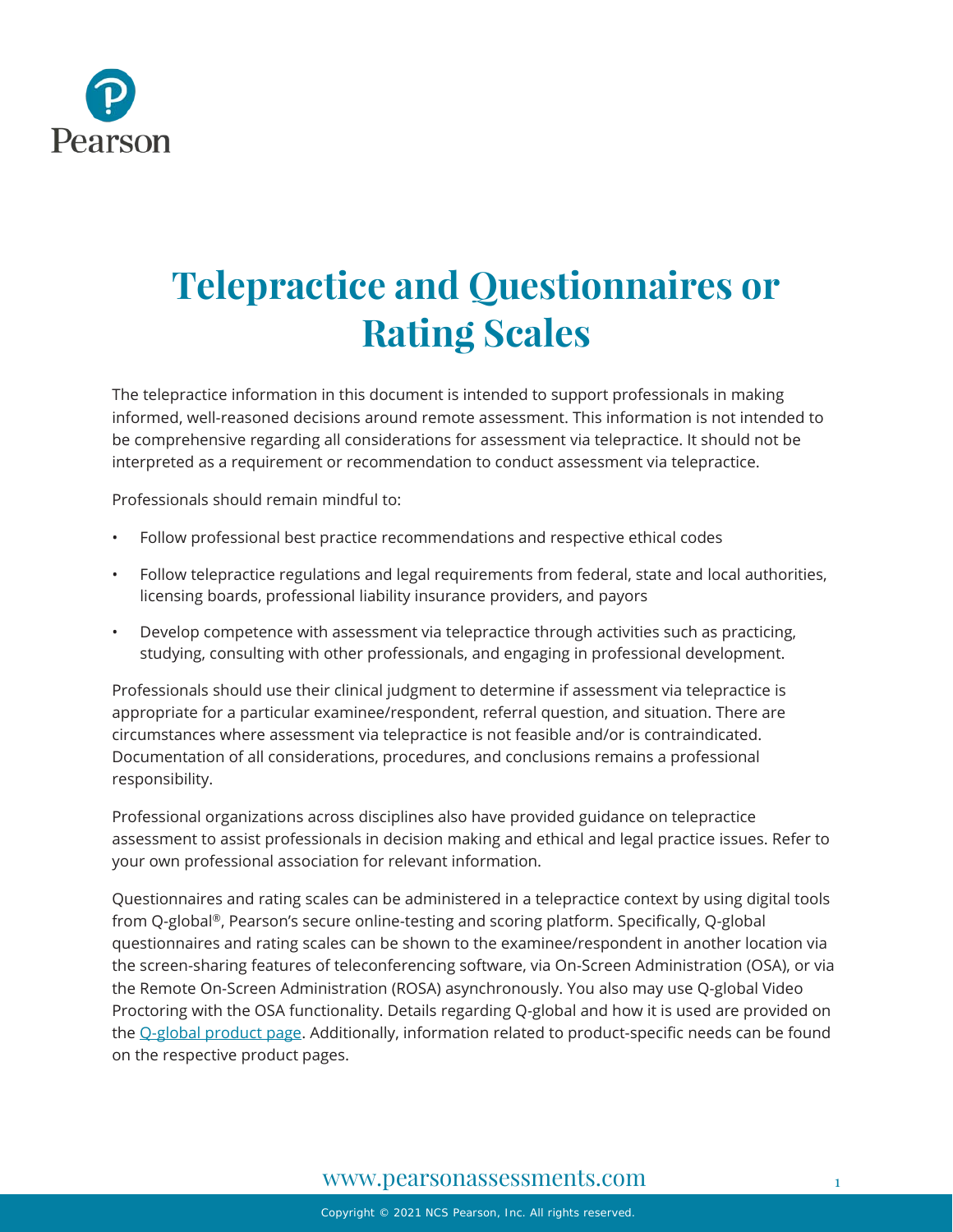The following questionnaires and rating scales are currently included in this document and are delivered on Q-global (OSA/ROSA/Video Proctoring)—others may be included in the future:

| • 16PF                                               | $\bullet$ BSI 18 | • MACI/MACI-II      | $\bullet$ P3                  |
|------------------------------------------------------|------------------|---------------------|-------------------------------|
| $\bullet$ BAI                                        | $\bullet$ BSS    | $\bullet$ MAPI      | • PEDI-CAT                    |
| $\bullet$ BASC-3                                     | $\bullet$ BYI-2  | $\bullet$ MBMD      | $\bullet$ QOLI                |
| $\bullet$ BASI                                       | $\bullet$ CAI    | • MCMI-III/MCMI-IV  | • Ravens                      |
| • Bayley-4 Social-Emotional<br>and Adaptive Behavior | $\bullet$ CISS   | $\bullet$ MCCI      | • Sensory Profile 2           |
| $\bullet$ BBHI 2                                     | $\bullet$ D-REF  | • MIPS Revised      | $\bullet$ SCL-90-R            |
| $\bullet$ BDI-II                                     | • D-REF Adult    | $\bullet$ MMPI-2    | · Shaywitz Dyslexia<br>Screen |
| $\bullet$ BHI 2                                      | $\bullet$ EMS    | $\bullet$ MMPI-2-RF | · SSIS SEL                    |
| $\bullet$ BHS                                        | $\bullet$ ESI-3  | $\bullet$ MMPI-3    | • Vineland-3                  |
| • Brown EF/A                                         | $\bullet$ GRS    | $\bullet$ MMPI-A    |                               |
| $\bullet$ BSI                                        | $\bullet$ M-PACI | $\bullet$ MMPI-A-RF |                               |

Pearson offers additional questionnaires and rating scales that are not delivered using Q-global automated delivery methods. In general, tasks of this type can be considered under the same guidance document although their administration may be a verbal-only, interactive exchange between examiner and examinee/respondent during a live videoconference—either in isolation or as part of a larger, more comprehensive test administration. Information about questionnaires and rating scales that are not delivered through Q-global can be found on their respective product pages, but the information in this document also can be helpful when using these measures in a remote context.

*Note*. The University of Minnesota Press provides additional guidance for remote administration for the various editions of the Minnesota Multiphasic Personality Inventory (MMPI) [here.](https://www.upress.umn.edu/test-division/mmpi-instruments-remote-administration) Please also review:

Corey, D. M., & Ben-Porath, Y. S. (2020). Practical guidance on the use of the MMPI instruments in remote psychological testing. *Professional Psychology: Research and Practice, 51*(3), 199–204. [http://doi.org/10.1037/pro0000329](https://nam02.safelinks.protection.outlook.com/?url=http%3A%2F%2Fdoi.org%2F10.1037%2Fpro0000329&data=04%7C01%7CAnne.Trominski%40Pearson.com%7Cf7925f7292754434980b08d981d0b2d5%7C8cc434d797d047d3b5c514fe0e33e34b%7C0%7C0%7C637683555613649343%7CUnknown%7CTWFpbGZsb3d8eyJWIjoiMC4wLjAwMDAiLCJQIjoiV2luMzIiLCJBTiI6Ik1haWwiLCJXVCI6Mn0%3D%7C1000&sdata=wjBNSPUu%2BbrWMsEhjnC8qBC4od%2FZ21%2FFLfzK%2BByuUIg%3D&reserved=0)

#### [www.pearsonassessments.com](http://www.pearsonassessments.com/) 2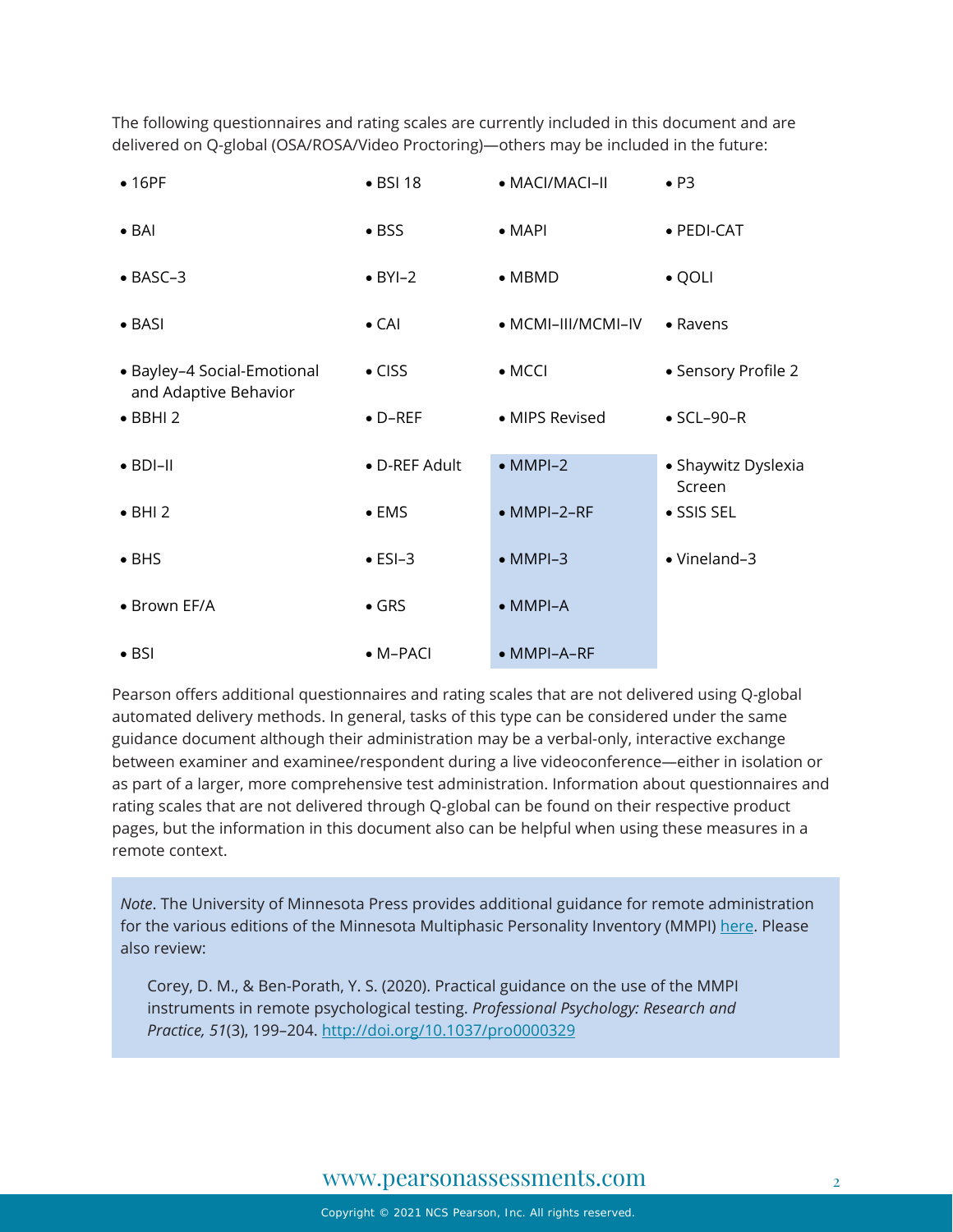# **Conducting Telepractice Assessment**

Conducting a valid assessment in a telepractice service delivery model requires an understanding of the interplay of a number of complex issues. In addition to the general information on Pearson's telepractice page, examiners should address five factors (Eichstadt et al., 2013) when planning to administer and score questionnaires and rating scales via telepractice:

- 1. [Telepractice Environment & Equipment](#page-2-0)
- [Assessment Materials & Procedures](#page-4-0)
- 3. [Examinee/Respondent](#page-5-0) Considerations
- 4. [Examiner Considerations](#page-6-0)
- 5. [Other Considerations](#page-7-0)

### <span id="page-2-0"></span>1. Telepractice Environment & Equipment

#### **Computers and Connectivity**

Most often, questionnaires or rating scales are administered asynchronously—that is, the examiner sends or assigns a secure form to the examinee/respondent to complete at a convenient time. In that case, no special telepractice equipment is needed. In fact, devices such as smartphones can also be used.

When using questionnaires and rating scales synchronously—that is, the examiner and examinee/respondent are together at the same time—two computers with audio and video capability and stable internet connectivity are recommended. A web camera, microphone, and speakers or headphones are preferred for both the examiner and the examinee/respondent. A second computer screen or split-screen format on a large computer monitor for the examiner is helpful to allow a view of the digital manual or administration directions, but the examiner can also use the paper format manual or administration directions. The second computer screen or large screen also tends to make sharing and viewing test content more straightforward for the examiner.

#### **Image/Screen Size**

Professionals may use clinical judgment on screen/device size for text-based questionnaires or rating scales. Ensure that the examinee/respondent can see text at a reasonable and legible size for completion of the form. Note that due to the breadth of available digital devices, examiners should verify the type of device that will be used prior to completing the form.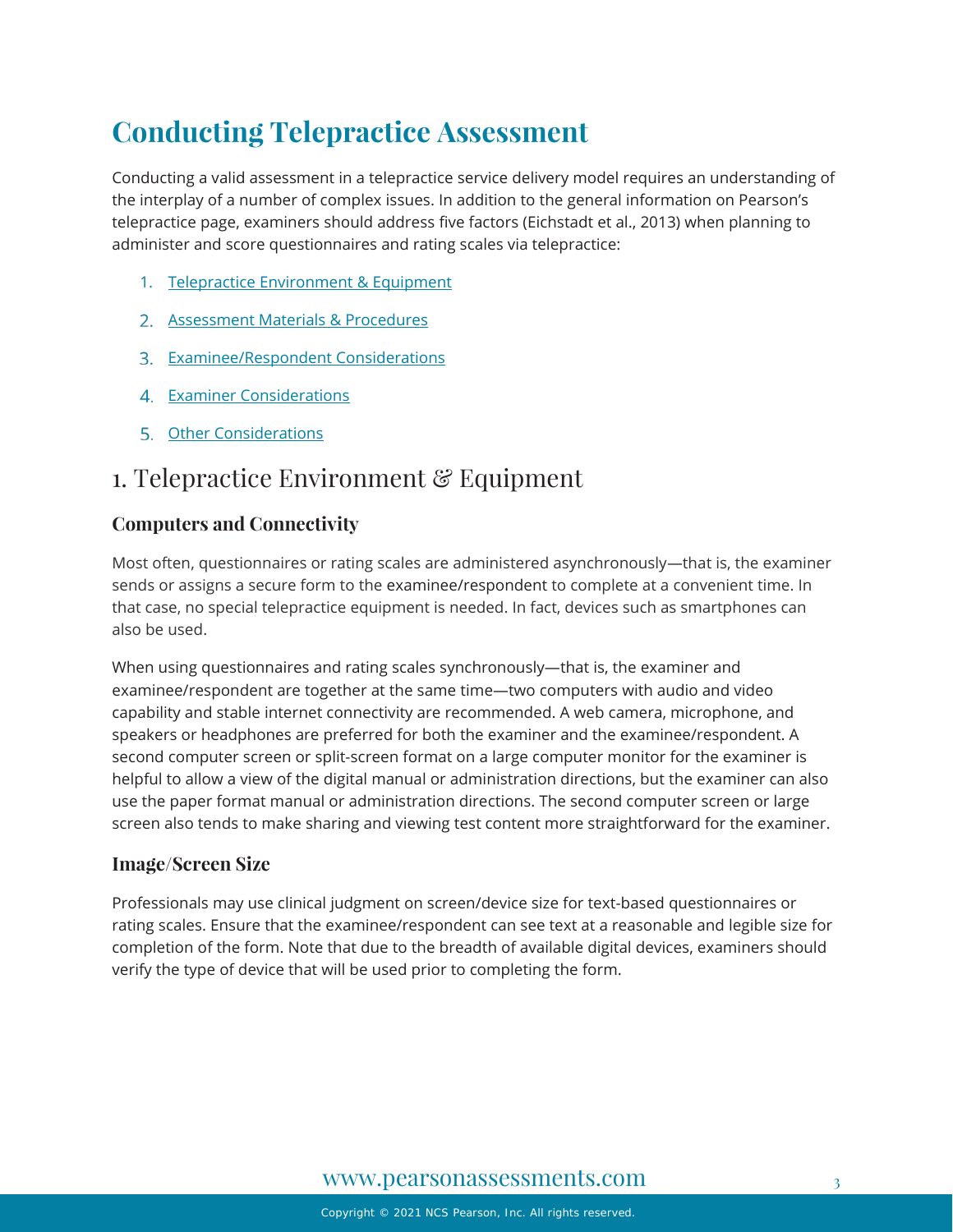#### **Audio Considerations (Synchronous Administration Only)**

High-quality audio capabilities are required during synchronous administration. An over the head, two-ear, stereo headset with attached boom microphone is recommended for both the examiner and examinee/respondent. Headphones with a microphone may be used if a headset is not available.

The examiner should test the audio for both the examiner and examinee/respondent in the initial virtual meeting and at the beginning of the testing session to ensure a high-quality audio environment is present. Testing the audio should include an informal conversation before the administration where the examiner is listening for any clicks, pops, or breaks in the audio signal that distort or interrupt the voice of the examinee/respondent. The examiner should also ask if there are any interruptions or distortions in the audio signal on the examinee's/respondent's end. Any connectivity lapses, distractions, or intrusions that occurred during testing should be reported.

#### **Audiovisual Distractions (Synchronous Administration Only)**

As with any testing session, the examiner should do everything possible to make sure the examinee's/respondent's environment is free from audio and visual distractions. If possible, the examinee/respondent should be positioned facing away from the door to ensure the examiner can verify through the examinee's/respondent's camera that the door remains shut and can monitor any interruptions. The examiner should confirm that all other applications on the computer, laptop, or peripheral device are closed and alerts and notifications are silenced on the peripheral device. Radios, televisions, other cellular phones, fax machines, smart speakers, printers, and equipment that emit noise should be silenced and/or removed from the room.

#### **Lighting (Synchronous Administration Only)**

Good overhead and facial lighting should be established for the examiner and examinee/respondent. Blinds or shades should be closed to reduce sun glare on faces and the computer screens.

#### **Teleconferencing Software (Synchronous Administration Only)**

A teleconferencing software is recommended. Screensharing capability may be indicated if video proctoring is needed during the completion of the questionnaire or rating scale, such as Q-global Video Proctoring with OSA.

#### **Video (Synchronous Administration Only)**

High-quality video (HD preferred) is preferred during the administration. Make sure the full faces of the examiner and the examinee/respondent are seen using each respective web camera. The teleconferencing software should allow all relevant visual stimuli to be fully visible to the examinee/respondent when providing instruction or completing items; the view of the examiner should not impede the examinee's/respondent's view of the questionnaire or rating scale, where appropriate.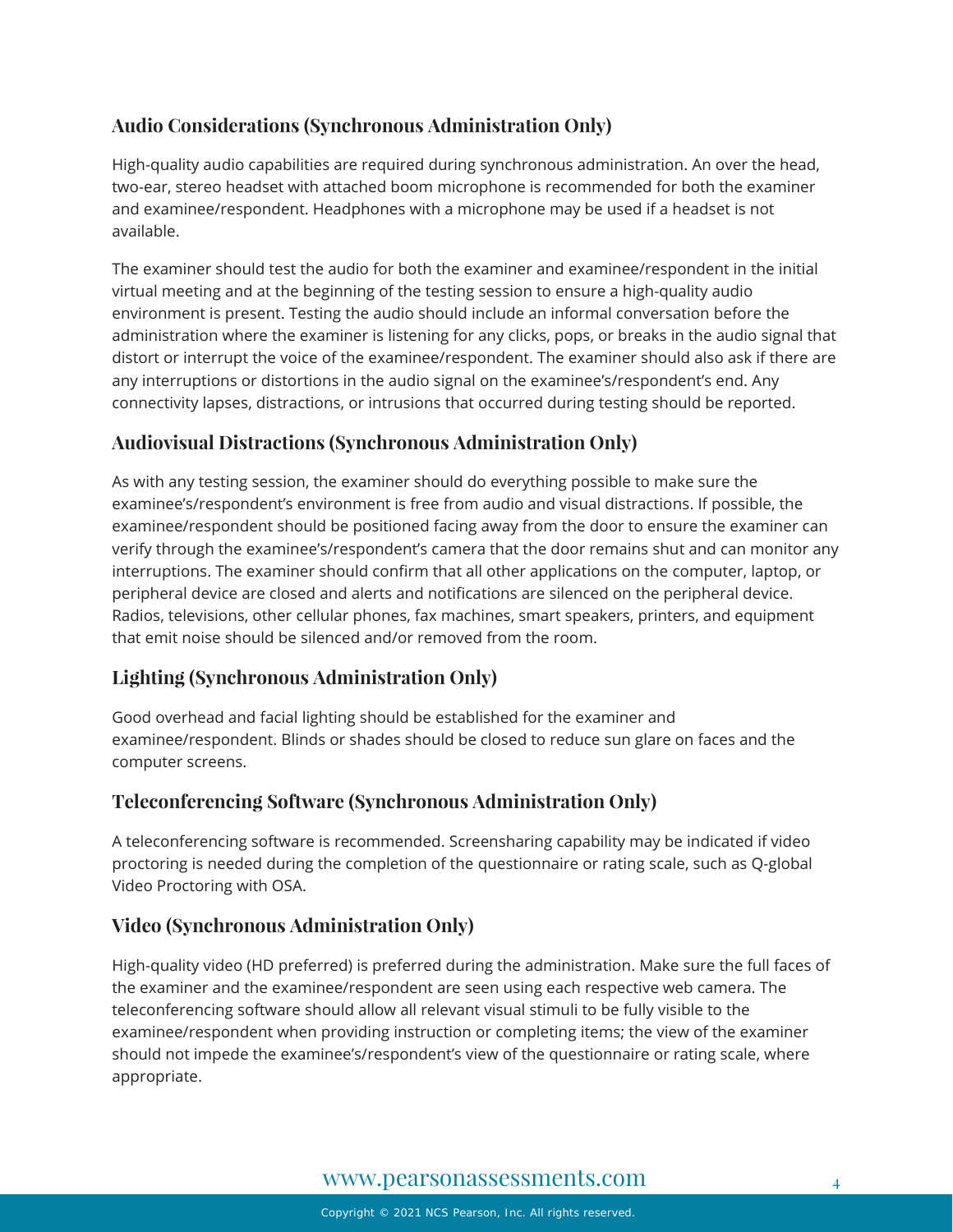#### **Screensharing (Synchronous Administration Only)**

When applicable, the questionnaire or rating scale may be shared within the teleconferencing software as specified i[n Table 1.](#page-4-1) Always use full screen (i.e., presentation) mode for test stimuli viewed by the examinee/respondent. This provides the cleanest presentation of test content without on-screen distractions (e.g., extra toolbars).

### <span id="page-4-0"></span>2. Assessment Materials & Procedures

#### **Test Item Security**

The examiner is responsible for ensuring test item security is maintained, as outlined in the Terms and Conditions for test use. The examiner should address test security requirements with the examinee/respondent (and facilitator, if applicable) during the informed consent process. The examiner should make it clear to the examinee/respondent that the video should not be captured, photos should not be taken, and stimuli should not be copied or recorded, as this is a copyright violation. These individuals must agree that they will not record (audio or visual) or take photos or screenshots of any portion of the test materials or testing session, and not permit anyone to observe the testing session or be in the testing room (except for a facilitator, when necessary).

#### **Disruptions (Synchronous Administration Only)**

The examiner should record any and all atypical events that occur during the testing session. This may include delayed audio or video, disruptions to connectivity, the examinee/respondent being distracted by external stimuli, and any other anomalies. These can be described in the written report. Refer to [Other Considerations](#page-7-0) for guidance on report writing. Additional support documents, including Examiner Assessment Checklists, can be found on the [COVID-19 Resources](https://www.pearsonassessments.com/professional-assessments/digital-solutions/telepractice/resources.html) page on PearsonAssessments.com.

#### **Content Considerations**

Review **Table 1** for the specific telepractice considerations for each test to be administered.

| <b>Administration Type</b>                                           | <b>Considerations</b>                                                                                                                                                                                                                            |
|----------------------------------------------------------------------|--------------------------------------------------------------------------------------------------------------------------------------------------------------------------------------------------------------------------------------------------|
| Synchronous<br>administration of<br>questionnaire or rating<br>scale | • High-quality audio and video for examinee/respondent and examiner<br>is recommended                                                                                                                                                            |
| Asynchronous                                                         | • Requires internet connection and a device to receive questionnaire<br>or rating scale                                                                                                                                                          |
| administration of<br>questionnaire or rating<br>scale via Q-global   | The examinee/respondent may use any device (computer, tablet,<br>smartphone) to complete the questionnaire or rating scale. Review<br>item formats and page layouts to confirm whether smartphone<br>screen size is acceptable for item viewing. |

#### <span id="page-4-1"></span>**Table 1. Specific Telepractice Considerations**

#### [www.pearsonassessments.com](http://www.pearsonassessments.com/) 5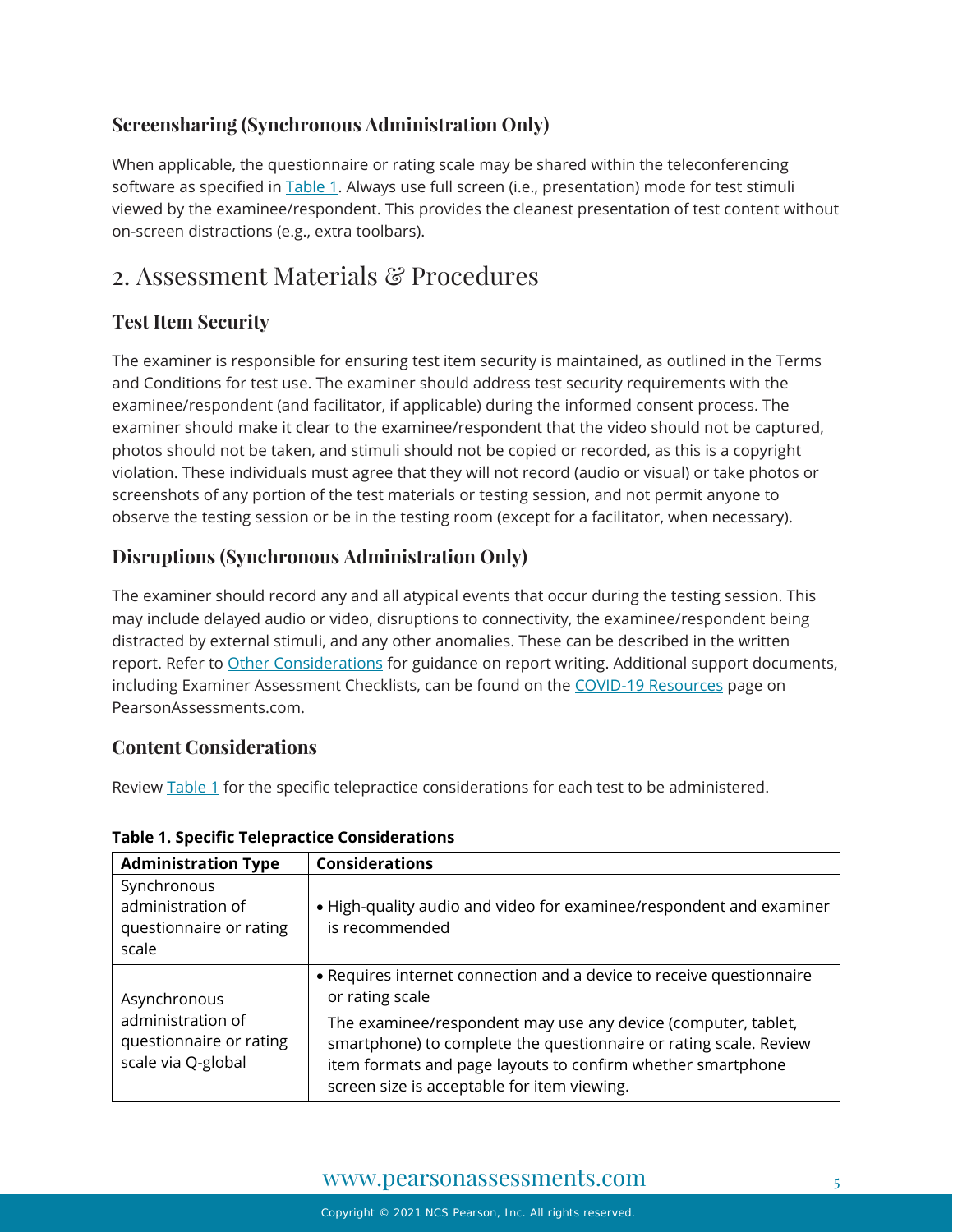#### **Evaluating Equivalence Evidence**

Often, the normative data for questionnaires and rating scales were collected via remote or asynchronous methods, making them particularly suited to telepractice. It is important to note that digital administration of questionnaires and rating scales is a generally accepted practice even for tools that have been normed in a paper-and-pencil format. Examiners should review the current research available on equivalence between different modes of administration before proceeding. When reviewing the literature, the examiner should consider the input and output requirements for each task, and the evidence available for telepractice equivalence for the specific task type.

In reviewing the literature of telepractice–in-person and digital–traditional investigations, professionals should also be mindful of the age range and population (e.g., clinical group) of the research study to consider relevancy for the examinee/respondent. Greater caution is recommended when only indirect evidence of equivalency is available for a task, or when equivalence has not been established for a particular examinee's/respondent's age range and clinical condition. However, it can be informative to consider any such available evidence when considering impact of remote administration on results and interpretation. Pearson Clinical Assessment is tracking and aggregating the relevant equivalence evidence for our assessments, including the age range, population, direct evidence, and indirect evidence (see Evidence for Remote [Assessment\)](https://www.pearsonassessments.com/content/dam/school/global/clinical/us/assets/telepractice/equivalence-evidence-for-remote-assessment.pdf).

[Table 2](#page-5-1) lists the input and output requirements for questionnaire or rating scale tasks. The abbreviations in the Input and Output column correspond to the various input and output requirements of the task(s), and a key appears at the bottom of the table. For example, brief spoken directions as an input requirement is abbreviated as BSD.

| Task                       | linput <sup>a</sup> | Output <sup>b</sup> |  |
|----------------------------|---------------------|---------------------|--|
| Forced-choice items        | BSD, PS, SP, SS     | <b>BSR, MC</b>      |  |
| Open-ended items (oral)    | <b>BSD, SS</b>      | <b>BSR, SPR, OE</b> |  |
| Open-ended items (written) | <b>BSD, SS</b>      | SWR, WFR            |  |

<span id="page-5-1"></span>

|  |  |  |  | <b>Table 2. Input and Output Requirements</b> |
|--|--|--|--|-----------------------------------------------|
|--|--|--|--|-----------------------------------------------|

Note. <sup>a</sup>Input abbreviations are: BSD = Brief spoken directions, PS = Pictorial stimuli, SP = Letters, digits, or symbols in print, SS = Spoken stimuli,

<span id="page-5-0"></span>bOutput abbreviations are: BSR = Brief spoken response, MC = Multiple choice, OE = Open ended, SPR = Spoken response, SWR = Simple written response, WFR = Written or fine motor response.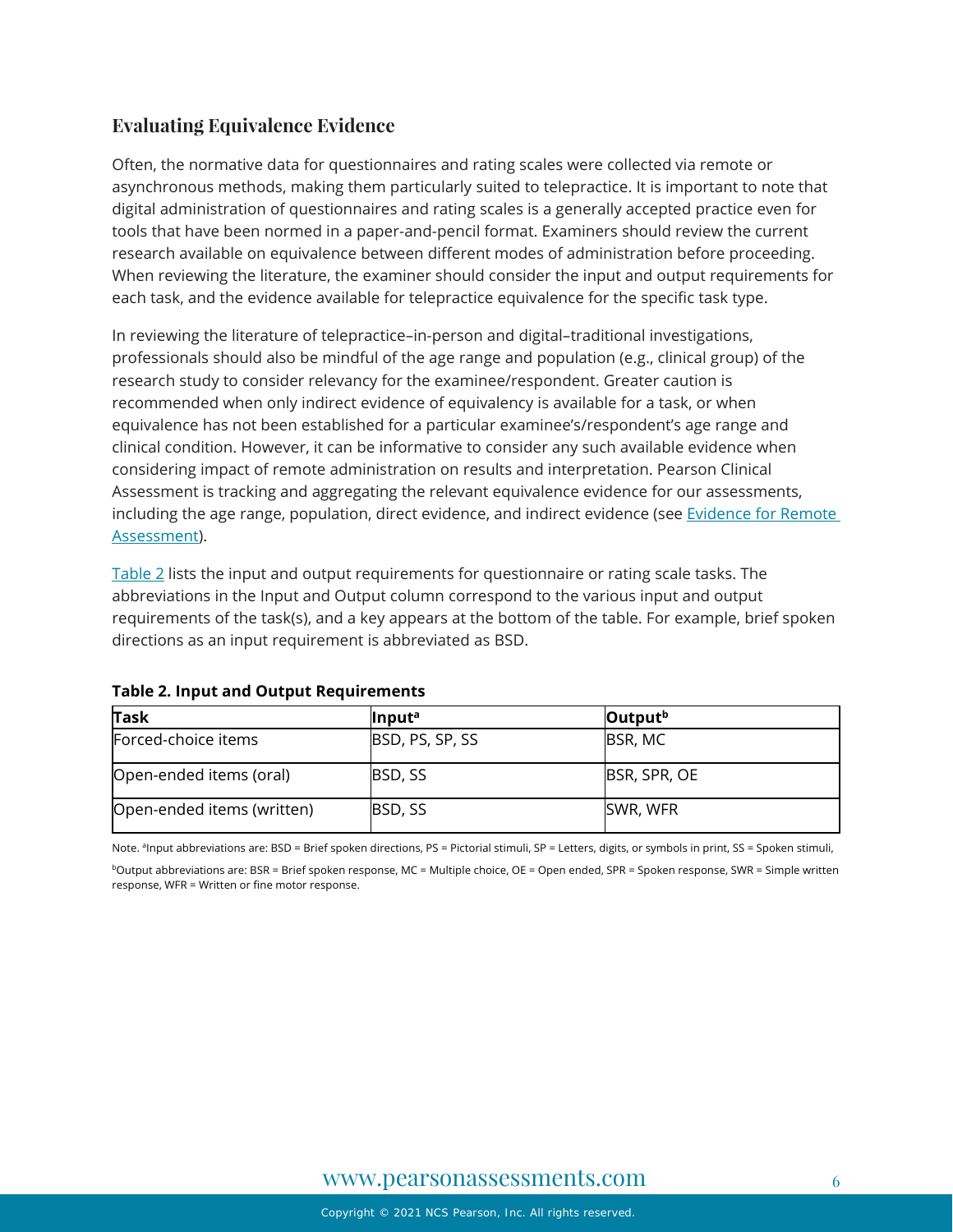# 3. Examinee/Respondent Considerations

#### **Appropriateness**

The examiner should first ensure that a synchronous administration of a questionnaire or rating scale is appropriate for the examinee/respondent and for the purpose of the assessment.

#### **Preparedness**

The examiner should ensure that the examinee/respondent is well-rested, able, prepared, and ready to participate in the administration appropriately and fully.

#### **Facilitator Role**

If using a facilitator, the role of the facilitator must be explained to the examinee/respondent so participation and actions are understood.

#### **Headset**

It may not be appropriate or feasible for some examinees/respondents to use a headset due to behavior, positioning, physical needs, or tactile sensitivities, or if a headset is not available. Clinical judgement on the appropriate use of a headset in these situations should be used. If a headset is not utilized, the microphones and speakers should be turned up to a comfortable volume.

#### **Mouse**

For asynchronous questionnaire or rating scale presentations, the examinee/respondent may need to use the mouse to select a forced-choice response, for example. In this case, familiarity with a mouse is required and the examiner should make a judgement to ensure that mouse demands do not interfere with examinee/respondent responses.

For synchronous administration, some teleconferencing software applications allow the examiner to pass control of the mouse to the examinee/respondent to point to or click on responses; this is an option if it is within the capabilities of the examinee/respondent. However, best practice guidelines suggest examiners be alert throughout administration, resume control of the screen once the task is finished, and never leave the computer unattended while the examinee/respondent has control over the examiner's computer (IOPC, 2020).

# <span id="page-6-0"></span>4. Examiner Considerations

#### **Practice**

During the telepractice setup, and before using a questionnaire or rating scale in a synchronous session with any actual examinee/respondent, the examiner should rehearse the mechanics and workflow of the assessment using the selected teleconferencing software so that the examiner is familiar with the administration procedures. For example, a colleague could be used as a practice examinee/respondent.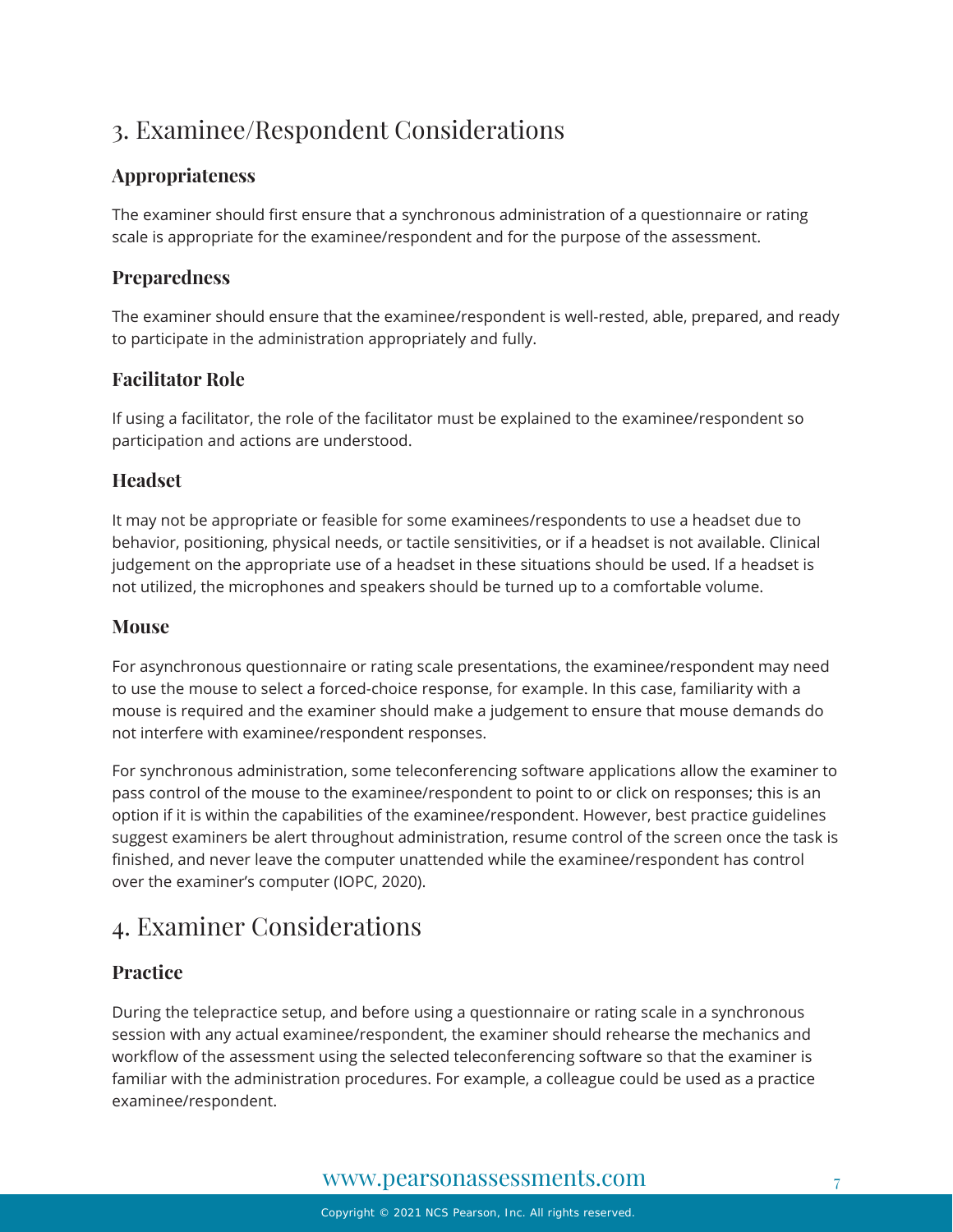#### **Standardized Procedures**

The examiner must follow the administration procedures as much as possible. For example, if the examinee/respondent is to read the instructions or stimulus silently, the examiner must not read the instructions or stimulus aloud in a telepractice administration.

#### **Real-Time Troubleshooting (Synchronous Administrations Only)**

In order to conduct a smooth telepractice session, audiovisual needs and materials must be managed appropriately. The session involves the examiner, examinee/respondent, and/or the facilitator (if used), and is the opportunity for the examiner to provide information about the audiovisual needs and materials. During the session, the examiner should provide training in troubleshooting audiovisual needs that arise, including camera angle, lighting, and audio checks. The examiner should also expect to provide verbal guidance about these issues. Refer to the [Telepractice Environment & Equipment](#page-2-0) section and t[o Table 1](#page-4-1) for specific subtest telepractice considerations.

#### **Collaborating With Facilitators**

If used, the facilitator is to assist with administrative and technological tasks and not to manage rapport, engagement, or attention during the administration, whether synchronous or asynchronous presentation. The examiner should direct them not to interfere with the examinee's/respondent's performance or responses. Any other roles and responsibilities for which an examiner needs support, such as behavior management, should be outlined and trained prior to the beginning of the testing session. The examiner is responsible for documenting all behaviors of the facilitator during test administration and taking these into consideration when reporting scores and performance.

# <span id="page-7-0"></span>5. Other Considerations

There are special considerations for written reports describing assessment that takes place via telepractice. The professional completing the written report should state in the report that the questionnaire or rating scale was administered via telepractice, and briefly describe the method of telepractice used. The professional should also make a clinical judgment, similar to an in-person session, about whether or not the examiner was able to obtain the examinee's/respondent's best performance. Clinical decisions should be explained in the report, including comments on the factors that led to the decision to conduct testing via telepractice and to report all (or not to report suspect) scores. In addition, it is recommended that the report include a record of any and all atypical events during the testing session (e.g., delayed video or audio, disruptions to connectivity, extraneous noises such as phone ringing or loud dog barking, person or animal unexpectedly walking into room, the examinee/respondent responding to other external stimuli). List and describe these anomalies as is typical for reporting behavioral observations in the written report, as well as any observed or perceived impact on the testing sessions and/or results, and consider these in the interpretation of results.